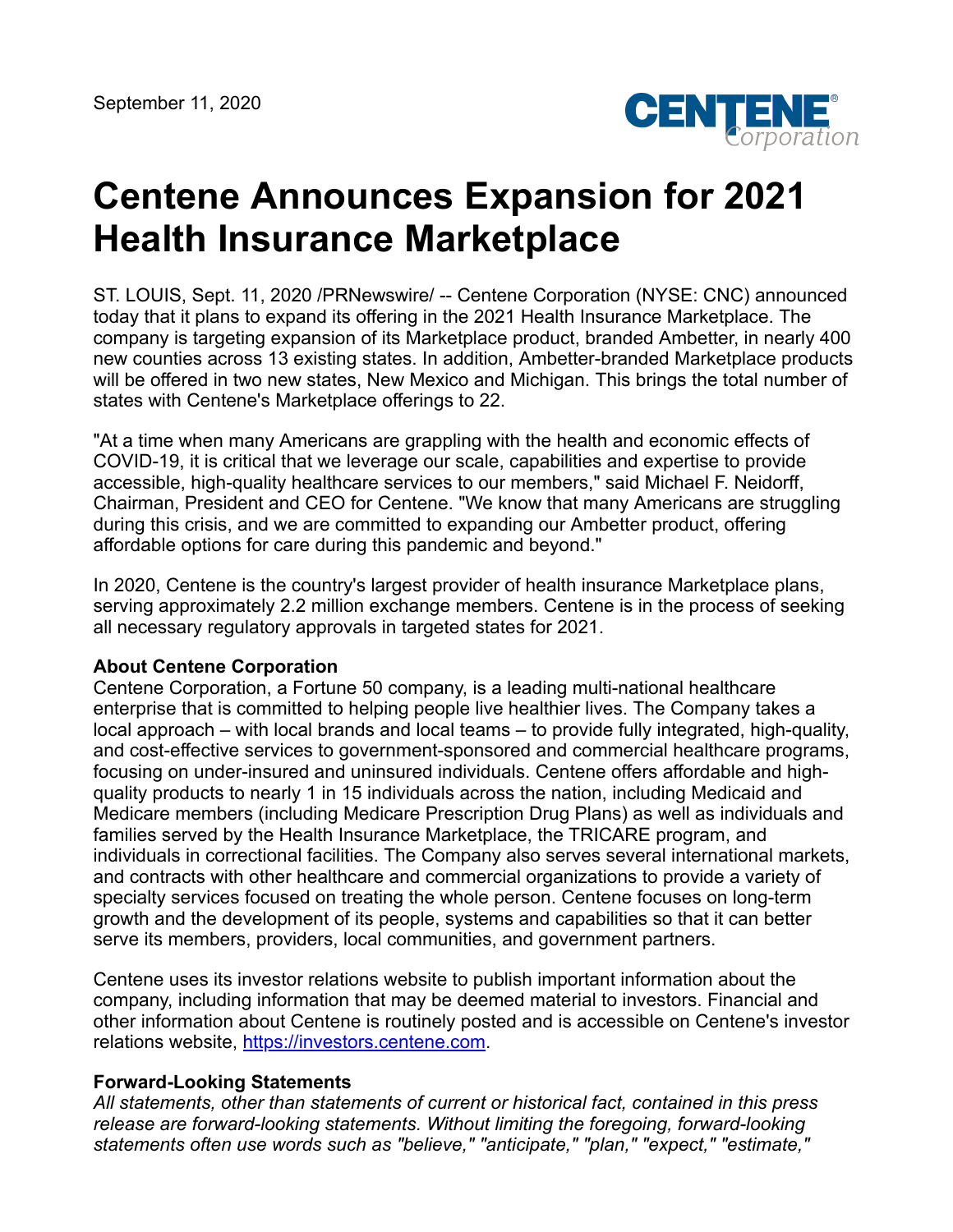*"intend," "seek," "target," "goal," "may," "will," "would," "could," "should," "can," "continue" and other similar words or expressions (and the negative thereof). Centene (the Company, our, or we) intends such forward-looking statements to be covered by the safe-harbor provisions for forward-looking statements contained in the Private Securities Litigation Reform Act of 1995, and we are including this statement for purposes of complying with these safe-harbor provisions. In particular, these statements include, without limitation, statements about our future operating or financial performance, market opportunity, growth strategy, competition, expected activities in completed and future acquisitions, including statements about the impact of our recently completed acquisition (the WellCare Acquisition) of WellCare Health Plans, Inc. (WellCare), other recent and future acquisitions, investments and the adequacy of our available cash resources. These forward-looking statements reflect our current views with respect to future events and are based on numerous assumptions and assessments made by us in light of our experience and perception of historical trends, current conditions, business strategies, operating environments, future developments and other factors we believe appropriate. By their nature, forward-looking statements involve known and unknown risks and uncertainties and are subject to change because they relate to events and depend on circumstances that will occur in the future, including economic, regulatory, competitive and other factors that may cause our or our industry's actual results, levels of activity, performance or achievements to be materially different from any future results, levels of activity, performance or achievements expressed or implied by these forward-looking statements. These statements are not guarantees of future performance and are subject to risks, uncertainties and assumptions. All forward-looking statements included in this press release are based on information available to us on the date hereof. Except as may be otherwise required by law, we undertake no obligation to update or revise the forward-looking statements included in this press release, whether as a result of new information, future events or otherwise, after the date hereof. You should not place undue reliance on any forward-looking statements, as actual results may differ materially from projections, estimates, or other forward-looking statements due to a variety of important factors, variables and events including but not limited to: the impact of COVID-19 on global markets, economic conditions, the healthcare industry and our results of operations, which is unknown, and the response by governments and other third parties; uncertainty as to our expected financial performance during the period of integration of the WellCare Acquisition; the possibility that the expected synergies and value creation from the WellCare Acquisition will not be realized, or will not be realized within the expected time period; the risk that unexpected costs will be incurred in connection with the integration of the WellCare Acquisition or that the integration of WellCare will be more difficult or time consuming than expected; unexpected costs, charges or expenses resulting from the WellCare Acquisition; the inability to retain key personnel; disruption from the integration of the WellCare Acquisition, including potential adverse reactions or changes to business relationships with customers, employees, suppliers or regulators, making it more difficult to maintain business and operational relationships; the risk that we may not be able to effectively manage our expanded operations; our ability to accurately predict and effectively manage health benefits and other operating expenses and reserves, including fluctuations in medical utilization rates due to the impact of COVID-19; competition; membership and revenue declines or unexpected trends; changes in healthcare practices, new technologies, and advances in medicine; increased healthcare costs; changes in economic, political or market conditions; changes in federal or state laws or regulations, including changes with respect to income tax reform or government healthcare programs as well as changes with respect to the Patient Protection and Affordable Care Act (ACA) and the Health Care and Education Affordability Reconciliation Act, collectively referred to as the ACA and any regulations enacted thereunder that may result from changing political conditions or judicial actions, including the ultimate outcome in "Texas v. United States of America" regarding the constitutionality of the*